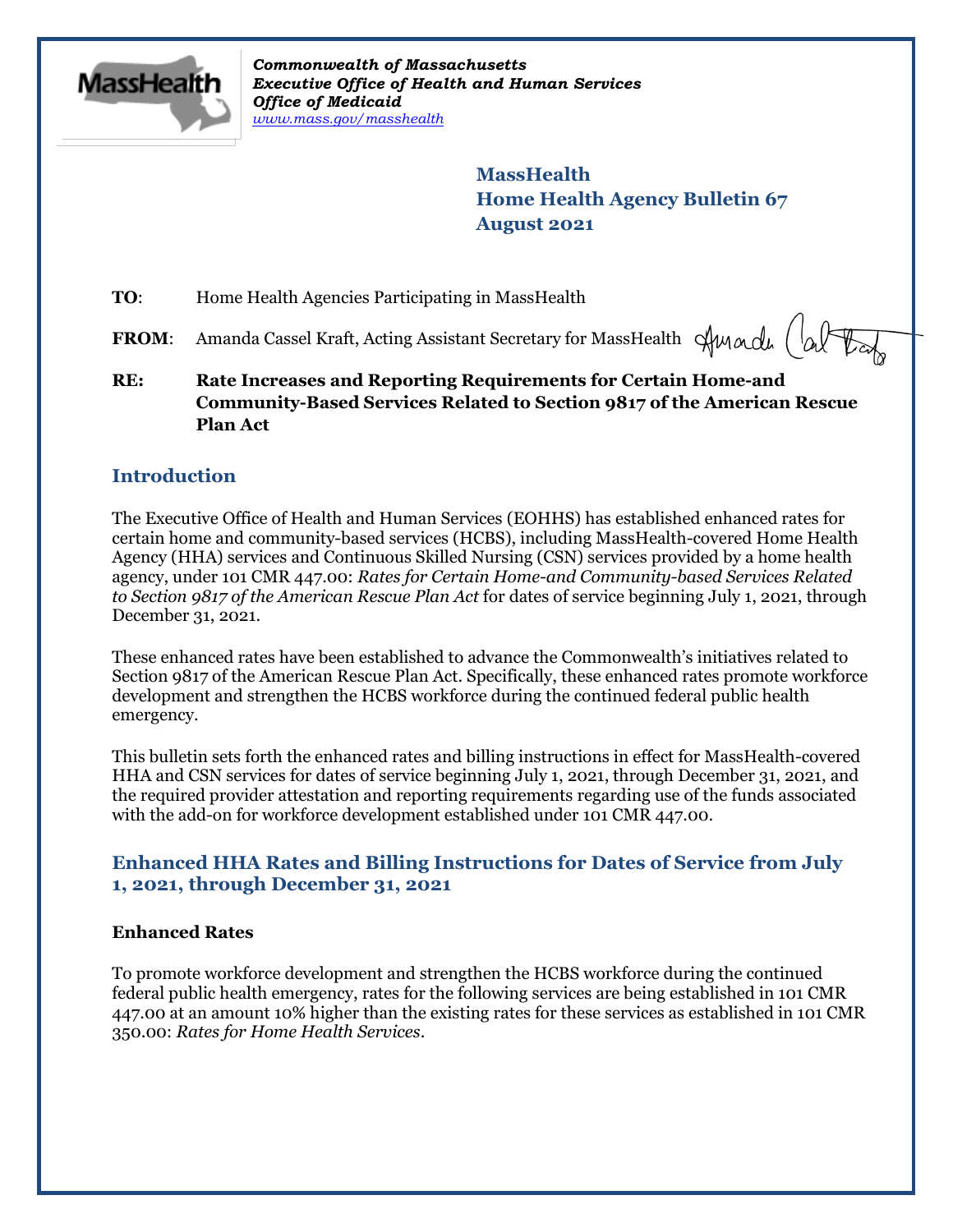# **MassHealth Home Health Agency Bulletin 67 August 2021 Page 2 of 5**

| <b>Service Description</b>                                                                                                                                                                                       | Code               | Unit                | Rate    | Add-<br>on | <b>Total</b> |
|------------------------------------------------------------------------------------------------------------------------------------------------------------------------------------------------------------------|--------------------|---------------------|---------|------------|--------------|
| Services of an RN in home health setting (one<br>through 30 calendar days)                                                                                                                                       | Go299              | Per visit           | \$89.21 | \$8.92     | \$98.13      |
| Services of an LPN in home health setting (one<br>through 30 calendar days)                                                                                                                                      | G0300              | Per visit           | \$89.21 | \$8.92     | \$98.13      |
| Services of an RN in home health setting (31+<br>calendar days)                                                                                                                                                  | Go299<br><b>UD</b> | Per visit           | \$72.30 | \$7.23     | \$79.53      |
| Services of an LPN in home health setting (31+<br>calendar days)                                                                                                                                                 | G0300<br><b>UD</b> | Per visit           | \$72.30 | \$7.23     | \$79.53      |
| Administration of oral, intramuscular, and/or<br>subcutaneous medication by health care<br>agency/professional per visit (RN or LPN) (Use<br>only for Medication Administration visit.)                          | T <sub>1502</sub>  | Per visit           | \$59.14 | \$5.91     | \$65.05      |
| Administration of medication other than oral,<br>intramuscular, and/or subcutaneous medication by<br>health care agency/professional per visit (RN or<br>LPN) (Use only for Medication Administration<br>visit.) | T <sub>1503</sub>  | Per visit           | \$59.14 | \$5.91     | \$65.05      |
| Office services provided on an emergency basis                                                                                                                                                                   | 99058              | Per visit           | \$28.99 | \$2.90     | \$31.89      |
| Services of Physical Therapist in the home health<br>setting                                                                                                                                                     | G0151              | Per visit           | \$71.64 | \$7.16     | \$78.80      |
| Services of Occupational Therapist in the home<br>health setting                                                                                                                                                 | G0152              | Per visit           | \$74.68 | \$7.47     | \$82.15      |
| Services of Speech/Language Therapist in the home<br>health setting                                                                                                                                              | G0153              | Per visit           | \$76.44 | \$7.64     | \$84.08      |
| Services of Home Health Aide in the home health<br>setting                                                                                                                                                       | G0156              | Per 15<br>minutes   | \$6.73  | \$0.67     | \$7.40       |
| Services of Home Health Aide in the home health<br>setting for ADL support                                                                                                                                       | G0156 UD           | Per 15<br>minutes   | \$6.73  | \$0.67     | \$7.40       |
| Services of an RN for the observation and<br>assessment of the patient's condition provided<br>every 60 days to members utilizing home health<br>aide services for ADL support                                   | Go <sub>493</sub>  | Per visit           | \$89.21 | \$8.92     | \$98.13      |
| Nursing care visit for temporary emergency PCA<br>services (RN; per visit)                                                                                                                                       | Go299 U3           | Per visit           | \$89.21 | \$8.92     | \$98.13      |
| Nursing care visit for temporary emergency PCA<br>services (LPN; per visit)                                                                                                                                      | G0300 U3           | Per visit           | \$89.21 | \$8.92     | \$98.13      |
| PCA services performed by a home health aide                                                                                                                                                                     | 99509              | Per $15$<br>minutes | \$6.73  | \$0.67     | \$7.40       |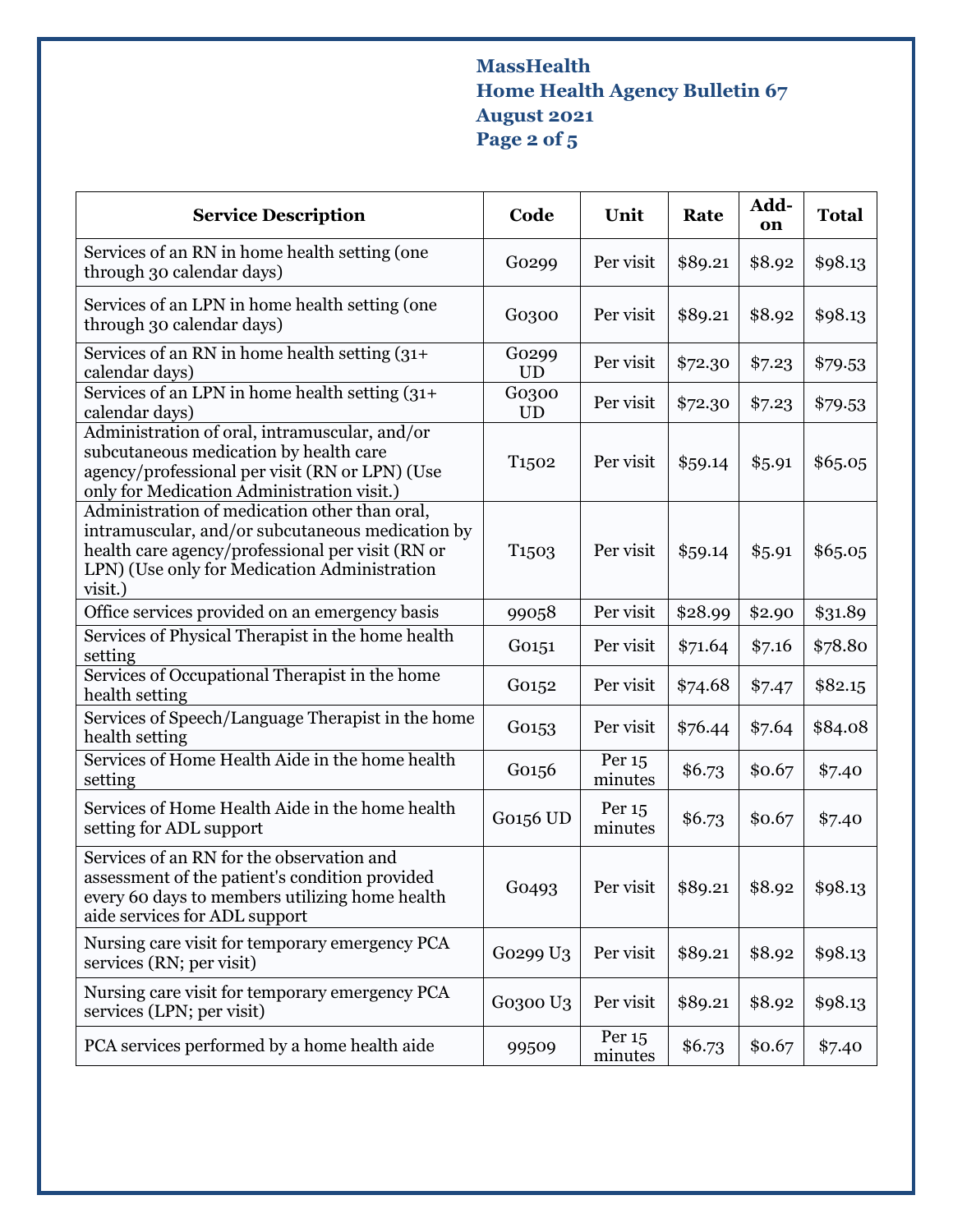## **MassHealth Home Health Agency Bulletin 67 August 2021 Page 3 of 5**

In addition to the above rate enhancements, CSN rates provided by a home health agency are being established in 101 CMR 447.00 at an amount approximately 30% higher than the existing rates for these services as established in 101 CMR 361.00: *Rates for Continuous Skilled Nursing Services*.

| <b>Service Description</b>                                  | Code                                | Unit          | <b>Rate (Agency)</b> | Add-on<br>(Agency) | <b>Total</b><br>(Agency) |
|-------------------------------------------------------------|-------------------------------------|---------------|----------------------|--------------------|--------------------------|
| Single patient Straight-time<br>hour RN Services, Weekday   | T <sub>1002</sub>                   | 15<br>minutes | \$13.51              | \$4.32             | \$17.83                  |
| Single patient Straight-time<br>hour RN Services, Nights    | T1002-<br>UJ                        | 15<br>minutes | \$14.35              | \$4.59             | \$18.94                  |
| Single patient Straight-time<br>hour RN Services, Holidays  | T <sub>1002</sub>                   | 15<br>minutes | \$18.68              | \$5.98             | \$24.66                  |
| Single patient Straight-time<br>hour LPN Services, Weekday  | T <sub>100</sub> 3                  | 15<br>minutes | \$11.14              | \$3.56             | \$14.70                  |
| Single patient Straight-time<br>hour LPN Services, Nights   | T1003-<br>UJ                        | 15<br>minutes | \$11.84              | \$3.79             | \$15.63                  |
| Single patient Straight-time<br>hour LPN Services, Holidays | T <sub>1003</sub>                   | 15<br>minutes | \$15.50              | \$4.96             | \$20.46                  |
| Two Patient RN Services,<br>Weekday                         | T <sub>1002</sub><br>TT             | 15<br>minutes | \$19.00              | \$6.08             | \$25.08                  |
| Two Patient RN Services,<br><b>Nights</b>                   | T <sub>1002</sub><br>U <sub>1</sub> | 15<br>minutes | \$20.23              | \$6.47             | \$26.70                  |
| Two Patient RN Services,<br>Holidays                        | T <sub>1002</sub><br>TT             | 15<br>minutes | \$26.73              | \$8.55             | \$35.28                  |
| Two Patient LPN Services,<br>Weekday                        | T <sub>1003</sub><br><b>TT</b>      | 15<br>minutes | \$15.75              | \$5.04             | \$20.79                  |
| Two Patient LPN Services,<br><b>Nights</b>                  | T <sub>1003</sub><br>$U_1$          | 15<br>minutes | \$16.79              | \$5.37             | \$22.16                  |
| Two Patient LPN Services,<br>Holidays                       | T <sub>1003</sub><br><b>TT</b>      | 15<br>minutes | \$22.29              | \$7.13             | \$29.42                  |
| Three Patient RN Services,<br>Weekday                       | T <sub>1002</sub><br>U <sub>2</sub> | 15<br>minutes | \$22.70              | \$7.26             | \$29.96                  |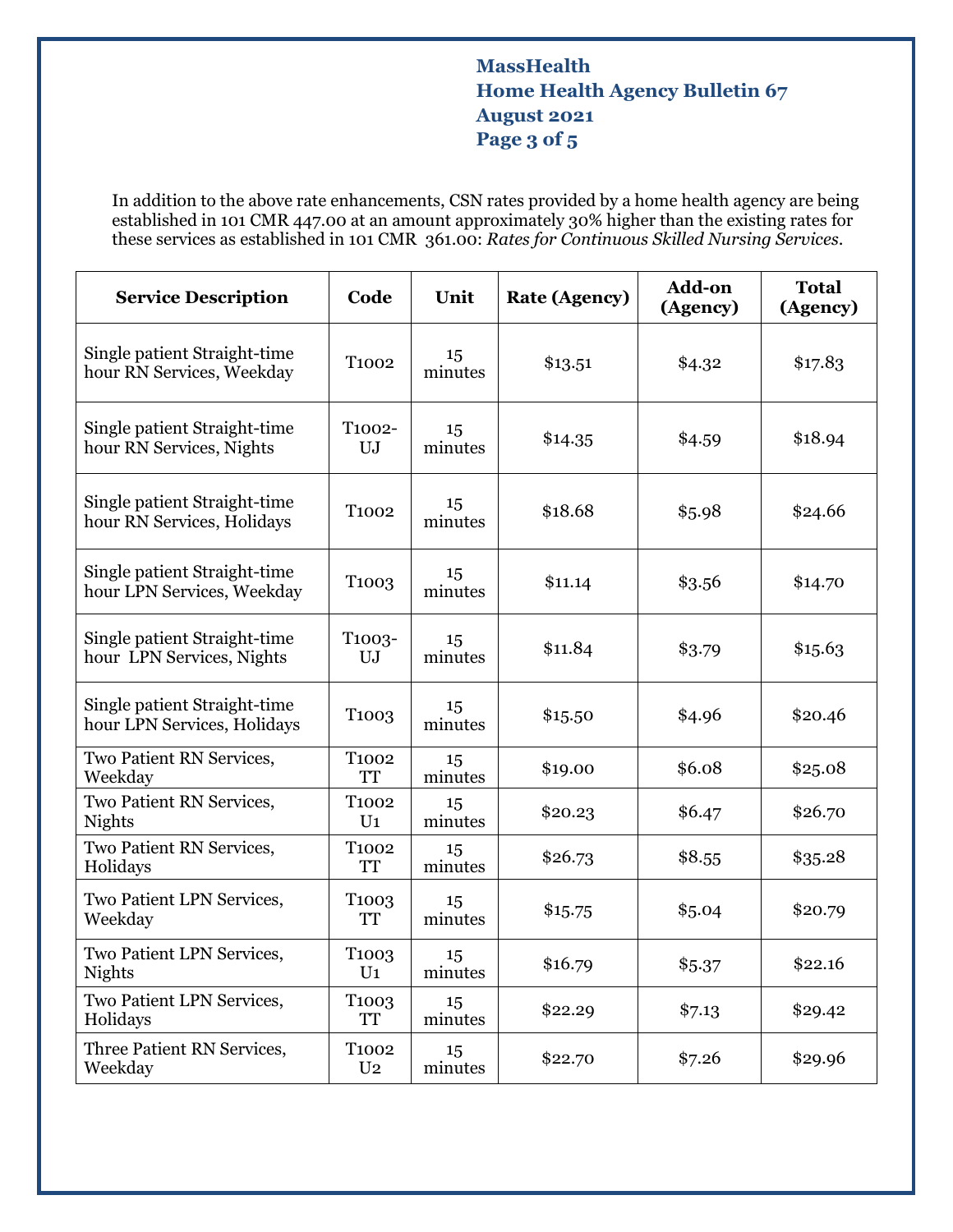## **MassHealth Home Health Agency Bulletin 67 August 2021 Page 4 of 5**

| <b>Service Description</b>                   | Code                                | Unit          | <b>Rate (Agency)</b> | <b>Add-on</b><br>(Agency) | Total<br>(Agency) |
|----------------------------------------------|-------------------------------------|---------------|----------------------|---------------------------|-------------------|
| Three Patient RN Services,<br><b>Nights</b>  | T <sub>1002</sub><br>U <sub>3</sub> | 15<br>minutes | \$24.15              | \$7.73                    | \$31.88           |
| Three Patient RN Services,<br>Holidays       | T1002<br>U <sub>2</sub>             | 15<br>minutes | \$31.74              | \$10.16                   | \$41.90           |
| Three Patient LPN Services,<br>Weekday       | T <sub>1003</sub><br>U <sub>2</sub> | 15<br>minutes | \$19.12              | \$6.12                    | \$25.24           |
| Three Patient LPN Services,<br><b>Nights</b> | T <sub>1003</sub><br>U <sub>3</sub> | 15<br>minutes | \$20.34              | \$6.51                    | \$26.85           |
| Three Patient LPN Services,<br>Holidays      | T <sub>1003</sub><br>U <sub>2</sub> | 15<br>minutes | \$26.76              | \$8.56                    | \$35.32           |

#### **Service Provision**

All HHA services receiving enhanced funding must be delivered in accordance with all applicable program requirements and regulations as set forth in 130 CMR 403.000: *Home Health Agency.*

#### **Administrative and Billing Requirements**

All existing provider billing processes will remain in effect during the period of enhanced funding, beginning July 2021, through December 2021. Providers must submit claims according to policies and procedures set forth in applicable administrative and billing regulations and supporting guidance.

## **Home Health Agency Rates for Dates of Service on or after January 1, 2022**

For dates of service on or after January 1, 2022, MassHealth will pay providers for Home Health Agency services at the rates established under 101 CMR 350.00 and 101 CMR 361.00.

## **Allowable Uses of Enhanced Funding**

Providers will be required to use at least 90% of enhanced funds for the specific purposes of recruiting, building, and retaining their direct care and support workforce.

EOHHS guidance about allowable uses of the enhanced funding, including eligible direct care and support staff and categories of compensation, is available a[t www.mass.gov/doc/for-masshealth](https://www.mass.gov/doc/for-masshealth-providers-home-and-community-based-service-enhanced-rate-add-ons-using-american-rescue-plan-act-arpa-funding/download)[providers-home-and-community-based-service-enhanced-rate-add-ons-using-american-rescue](https://www.mass.gov/doc/for-masshealth-providers-home-and-community-based-service-enhanced-rate-add-ons-using-american-rescue-plan-act-arpa-funding/download)[plan-act-arpa-funding/download](https://www.mass.gov/doc/for-masshealth-providers-home-and-community-based-service-enhanced-rate-add-ons-using-american-rescue-plan-act-arpa-funding/download)